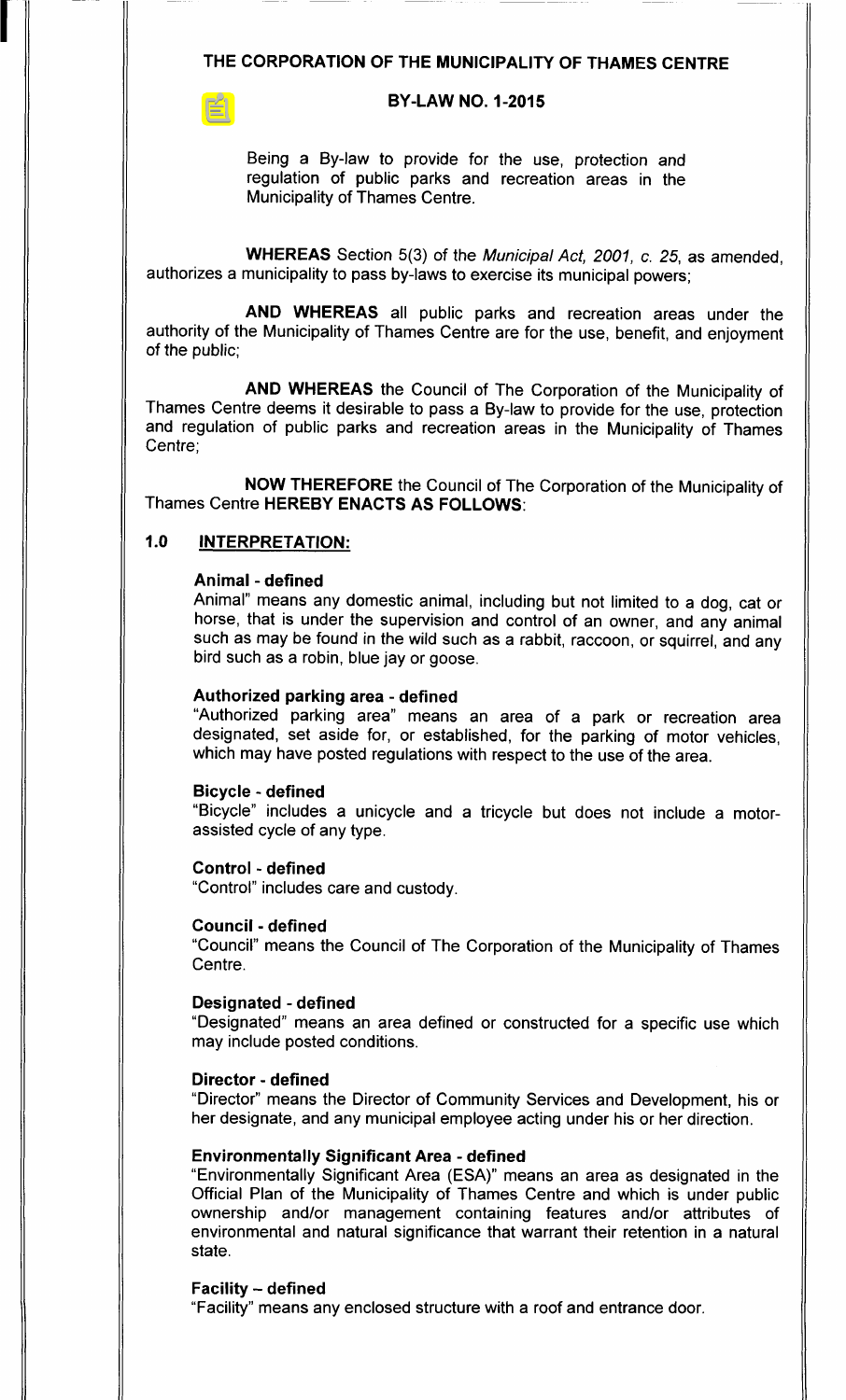#### Manager— defined

Manager" means the Recreation and Facilities Manager, his or her designate and any Municipal employee acting under his or her discretion.

#### Motor vehicle - defined

"Motor vehicle" has the meaning attributed to it in the Highway Traffic Act.

#### Multi-use pathway - defined

"Multi-use pathway" means that part of a park or recreation area that has been improved with a hard surface and intended for a variety of uses including pedestrians, in- line skating, and vehicles, excluding motor vehicles, horses and horse-drawn conveyances of any sort, and motorized snow vehicles.

#### Municipality - defined

Municipality" means The Corporation of the Municipality of Thames Centre.

#### Natural park area - defined

Natural park area" means an area which may be an entire park or part of <sup>a</sup> park, preserved in its natural or near natural state or an area created to remain thereafter in a natural state as open space and available for use by the public. For the purposes of this definition, natural shall mean established by nature or a selection process favouring survival of organisms best adapted to their environment.

#### Park - defined

Park" means land and land covered by water and all portions thereof owned or made available by lease, agreement, or otherwise to the Municipality that is or hereafter may be established, dedicated, set apart, or made available for use as public open space, including a natural park area and an Environmentally Significant Area as defined in this by-law, that has been or hereafter may be placed under the jurisdiction of the Municipality, including any buildings, structures, facilities, erections, and improvements located in or on such land, save and except where such land is governed by other by-laws of the Municipality.

#### Pool - defined

Pool" means a facility designed and constructed for the purpose of swimming or wading by the public.

#### Refuse - defined

Refuse" includes, but is not limited to, paper wrappers, food containers, discarded food, disposable eating utensils, newspapers, drink containers of all kinds, disposable diapers, broken glass, grass clippings, and inert fill of any kind.

#### Recreation area - defined

Recreation area means an area or building or combination of both, under the control of the Municipality, which is maintained and supervised by employees of the Municipality and includes: golf course, tennis court, arena, skating rink, swimming pool, wading pool, play area, sports field, designated area of a park, <sup>a</sup> building or portion of <sup>a</sup> building which is owned, leased or used by the Municipality, including a school and school grounds, for the purpose of offering recreation to the public.

#### Roadway- defined

Roadway" means that part of <sup>a</sup> park or recreation area that is improved, designed or ordinarily used by vehicles.

#### Tertiary trail - defined

Tertiary trail" means that part of a park or recreation area that has been marked, posted, or blazed for the purpose of hiking by the public, is not hard surfaced, and on which the use of in-line skates, bicycles, motor vehicles, and motorized snow vehicles is prohibited.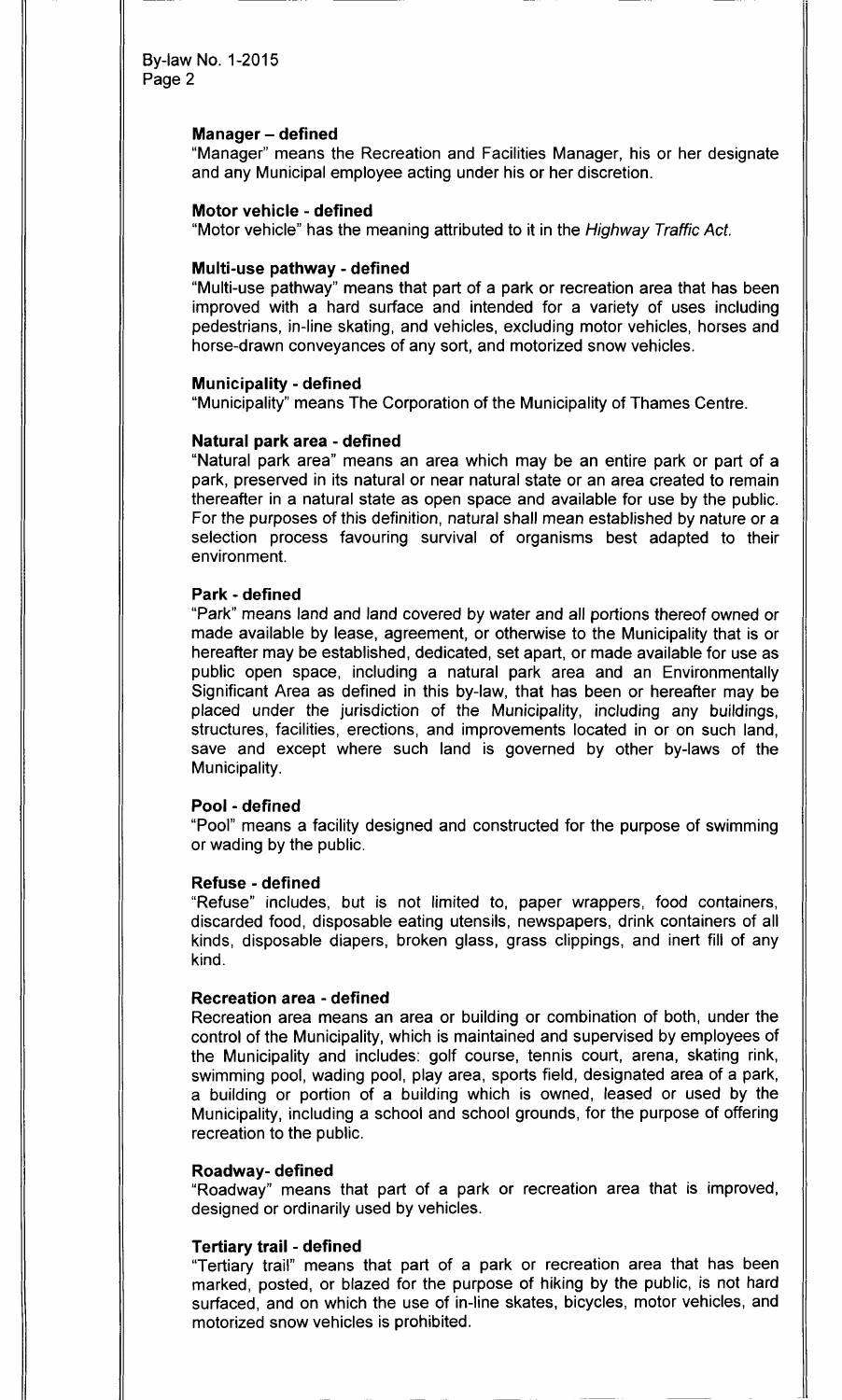#### Unlighted park, recreation area - defined

Unlighted park or recreation area" includes any park or recreation area that is lighted for security reasons but not in actual use of such area for recreational purposes.

#### Vehicle - defined

Vehicle" includes a motor vehicle and any vehicle drawn, propelled or driven by any kind of muscular power, and includes a motorized snow vehicle, but excludes a child's wagon, and a baby carriage.

# 2.0 BY-LAW APPLICATION AND ADMINISTRATION

# 2. <sup>1</sup> By-law applicability - defined

This by-law applies to all recreation areas, parks and any premises located therein which are under the control and management of the Municipality, together with the avenues, boulevards, drives, streets, and approaches thereto and connecting the same.

#### 2.2 Emergency - maintenance vehicles - exception

Notwithstanding any provision of this by-law, vehicles operated on behalf of an ambulance service, fire department, police department, and the Municipality shall have full access to all parts of a park and/or a recreation area at all times.

# 2.3 By-law administration

This by-law is administered by the Department of Community Services & Development.

# **3.0 GENERAL PROHIBITED ACTIVITIES**

- 3. <sup>1</sup> In any park or recreation area within the Municipality, no person shall:
	- 3.1.1 drive, ride, or operate any vehicle or carry on in-line skating upon a roadway in any direction other than the direction indicated on signs posted by the Director;
	- 3.1.2 drive, ride, or operate a vehicle or carry on in-line skating in violation of posted signs;
	- 3.1.3 operate any vehicle or carry on in-line skating at a rate of speed in excess of the posted speed limit or in excess of 30 kilometres per hour in unposted areas;
	- 3. 1. 4 drive, ride, or operate any motor vehicle or horse drawn conveyance on a multi-use pathway;
	- 3.1.5 drive, ride, or operate a bicycle, motor vehicle or carry on in-line skating on a tertiary trail;
	- 3.1.6 operate a motor vehicle except on a roadway or in an authorized parking area;
	- 3.1.7 **park a motor vehicle in a place other than an authorized** parking area;
	- 3. 1. 8 drive, operate, park, or leave unattended a motor vehicle in any part of a park or recreation area between 10:00 p.m. and 6:00 a.m. in the morning of the following day;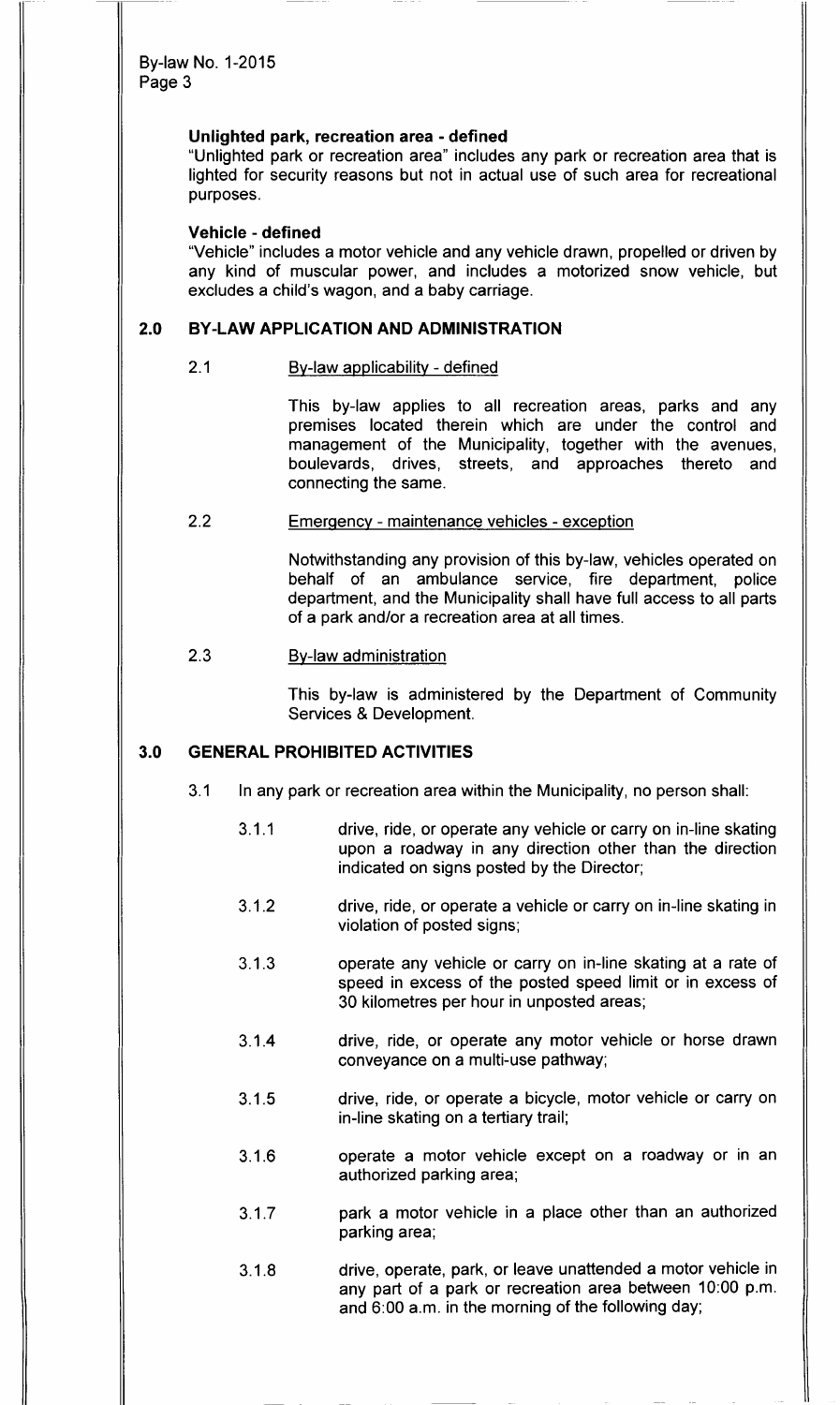- 3. 1. 9 conduct themselves in a boisterous or unseemly manner so as to disturb any inhabitant or interfere with the enjoyment of the park or recreation area by any member of the public;
- 3. 1. 10 hold or take part in an unauthorized public meeting or gathering;
- 3. 1. 11 play or practice golf or strike any golf ball by any means whatsoever in an area not designated for such activities;
- 3. 1. 12 remain in an unlighted park or recreation area between the hours of 11:00 p.m. and  $6:00$  a.m. of the following day;
- 3. 1. 13 climb, break, peel bark from, cut, remove, deface, or otherwise damage any tree, shrub, bush, flower, plant, or roots;
- 3. 1. 14 post signs or posters on any tree, bush, or shrub;
- 3. 1. 15 remove, break, deface, or otherwise damage any monument, cage, pen, gate, seat, bench, picnic table, fence, lock, barrier, or any other equipment of the Municipality locate therein;
- 3.1.16 fail to deposit refuse in containers provided or if containers are not provided fail to remove refuse from a park or recreation area;
- 3. 1. 17 fail to remove any utensils, equipment, or articles taken into an area designated for picnics;
- 3. 1. 18 cause or permit any animal under their control or ownership to swim, or enter into, or foul any swimming or wading pool intended for human use only;
- 3. 1. 19 walk on grass in an area where signs are posted prohibiting such activity;
- 3. 1. 20 disturb, wound, kill, or injure any bird, fowl, or animal whether domesticated or wild;
- 3.1.21 remove or injure the nests or eggs of any bird or fowl;
- 3. 1. 22 wilfully or maliciously hinder, or interrupt, or cause to be hindered or interrupted, the Director, all employees acting under his or her direction, any agent of the Municipality, their workers or employees, in the exercise of their powers and duties;
- 3. 1. 23 wilfully or maliciously let off or discharge any water so that it runs waste or useless from or out of any reservoir, pond, river, or lake located in a park or recreation area;
- 3.1.24 lay or cause to be laid any pipe, or conduit to communicate with any pipe or main belonging to the waterworks connected with any park or recreation area or in any way obtain water without the consent of the Director;
- 3. 1. 25 discharge or permit the discharge of any water from private properties, including pool water and water from a roof drainage system, onto, into, or over any park or recreation zone;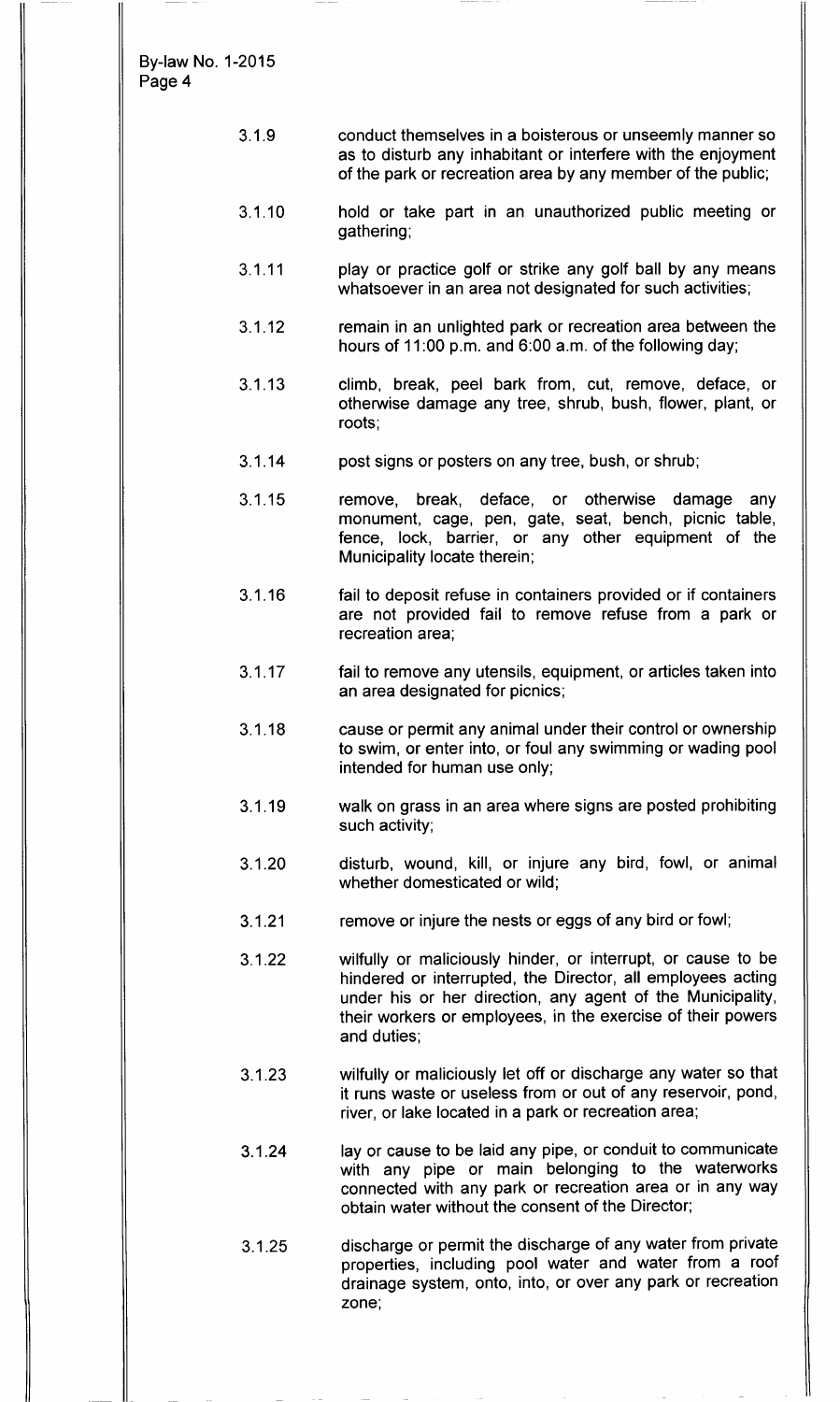> 3. 1. 26 participate in an organized team game under the auspices of an approved sports association, except in areas designated by the Director;

r.

- 3.1.27 interfere with an organized team game, nor be on the area normally used for such game while it is in progress, unless he is a participant or official of such game;
- 3. 1. 28 have in his or her possession any object which could cause injury except approved sports equipment at a time and place where the sport is permitted;
- 3.1.29 throw onto any ice rink any object which is likely to cause injury to a participant, damage to the rink, or which could interfere with the use of the rink;
- 3. 1. 30 conduct a fireworks demonstration without written consent from the Director and the Municipal Fire Chief, and shall comply with all conditions imposed in connection with the granting of such consent;
- 3. 1. <sup>31</sup> fail to remove forthwith, and sanitarily dispose of excrement left by such animal on municipal property, roadsides/ ditches, parks, and recreation areas in accordance with the Dog Licencing and Control By-law;
- 3. 1. 32 enter any place where <sup>a</sup> sign prohibiting admittance or trespassing is displayed, or where admission is otherwise prohibited or restricted;
- 3. 1. 33 indulge in any riotous, boisterous, threatening, or indecent conduct, or any abusive, threatening or profane language;
- 3. 1. 34 create <sup>a</sup> nuisance by loitering, spying, spitting, accosting, frightening, annoying, or in any way interfering with any other person lawfully using a park;
- 3. 1. 35 throw into <sup>a</sup> pool, fountain, pond, or stream any foreign object that is likely to injure any person or to pollute the water;
- 3. 1. 36 dump trash, rubbish, waste or other refuse in a park;
- 3. 1. 37 smoke within 20 metres of any park facility; and
- 3. 1. 38 smoke on any recreational amenity, sports fields and spectator areas owned by the Municipality of Thames **Centre** 
	- Within 20 metres of recreational amenities swimming pools, splash pads, courts, playground equipment, sand boxes, outdoor ice rinks, etc.);
	- Within 20 metres of sports fields (soccer pitches, ball diamonds, football fields, beach volleyball courts, running tracks, etc.); and
	- Within 20 metres of spectator areas adjacent to sporting areas and any public areas within 20 metres of any point on the perimeter of a sporting area or a spectator area adjacent to a sporting area.
- 3. 1. 39 cause or permit any animal under their ownership or control to enter a park facility without written permission from the Director, except for service animals identified under the Accessibility for Ontarians with Disabilities Act.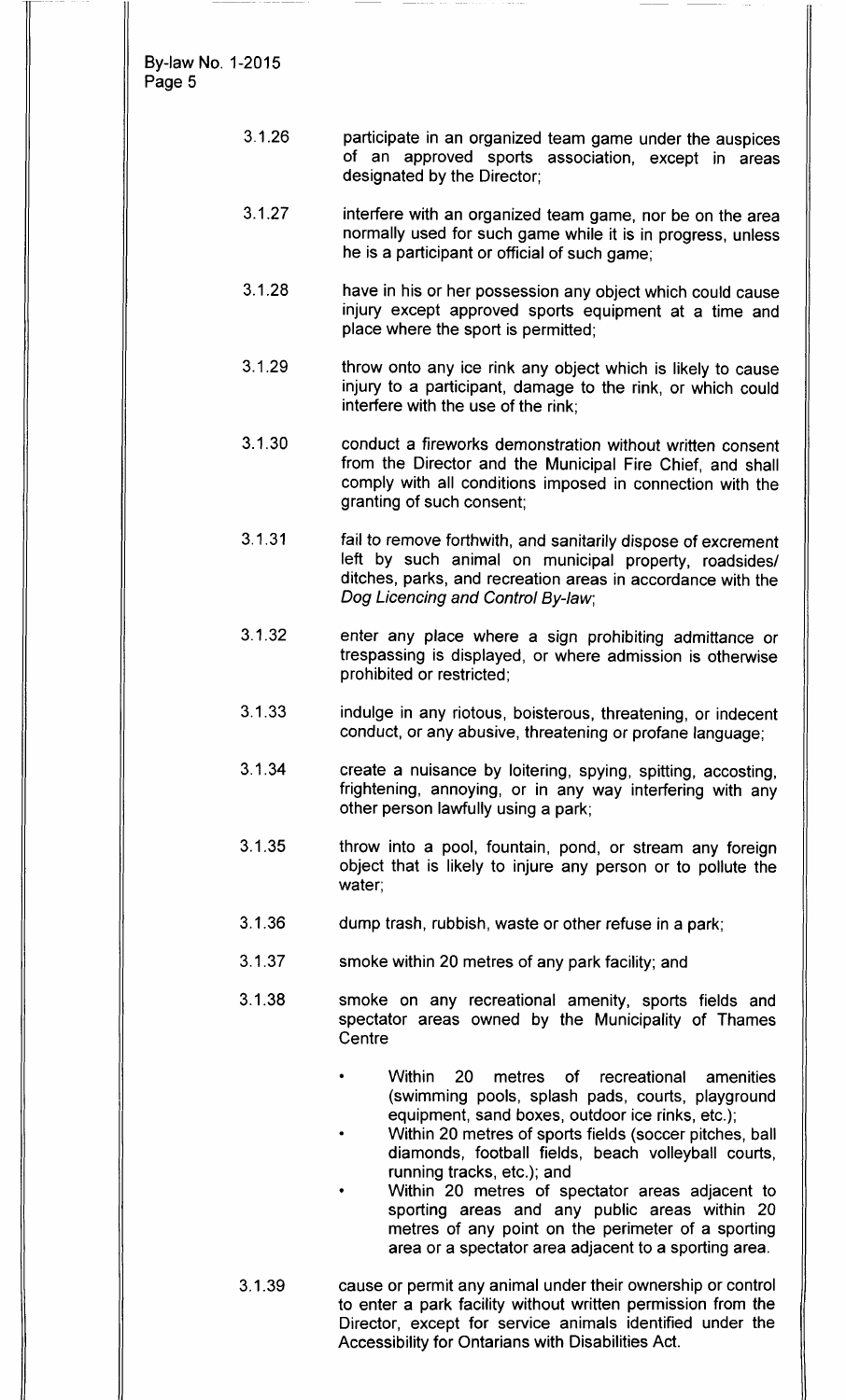# 3. 2 Exception — Motorized Wheel Chairs

Despite any regulation in this by-law restricting the use of motor vehicles in parks and recreation areas, motorized wheel chairs may be used on all multi-use pathways and tertiary trails.

# 4.0 ACTIVITIES - SUBJECT TO APPROVAL

- 4.1 Unless authorized by the Director, in a park or recreation area, no person shall:
	- 4. 1. <sup>1</sup> cook food, unless any fire required to do so, is in a fireplace or barbecue;
	- 4.1.2 use a sports field for any game or practice without booking such sports field in advance;
	- 4. 1. 3 erect a tent or shelter, or park a trailer of any kind for overnight accommodation;
	- 4.1.4 take part in or conduct commercial worm picking;
	- 4.1.5 hold or take part in a public meeting or gathering or deliver any public speech;
	- 4.1.6 hold or take part in a meeting or gathering that obstructs the free passage of vehicular traffic;
	- 4.1.7 have exclusive use of any portion or all of a park or recreation area;
	- 4.1.8 ride or lead a horse, pony, or like animal in an area not designated for such activity;
	- 4.1.9 drive, lead, or use a horse-drawn wagon or sleigh;
	- 4. 1. 10 post signs or posters on poles, planters, buildings, fences, benches, picnic tables, electrical transmission units, lamp standards, or other equipment of any kind;
	- 4.1.11 sell refreshments or other merchandise to the public;
	- 4. 1. 12 operate any business, game, show, or amusement for admission by the public; and
	- 4. 1. 13 operate or use a metal detector.

#### 4.2 Public Gatherings - Location

The locations made available for approved public meetings, gatherings, or public speeches shall be determined by the Director upon the receipt of a written application for the use of a park or recreation area for such meeting, gathering, or public speech.

# 5.0 SPECIAL PROHIBITIONS - APPLICABILITY

The special prohibitions in this Part are in addition to any applicable general prohibitions in PART 3 of this by-law.

5. <sup>1</sup> Environmentally Significant Areas (ESA) - Prohibitions

The following special prohibitions shall apply to all persons entering into and using a park or recreation area designated as an Environmentally Significant Area (ESA) or as a natural park area: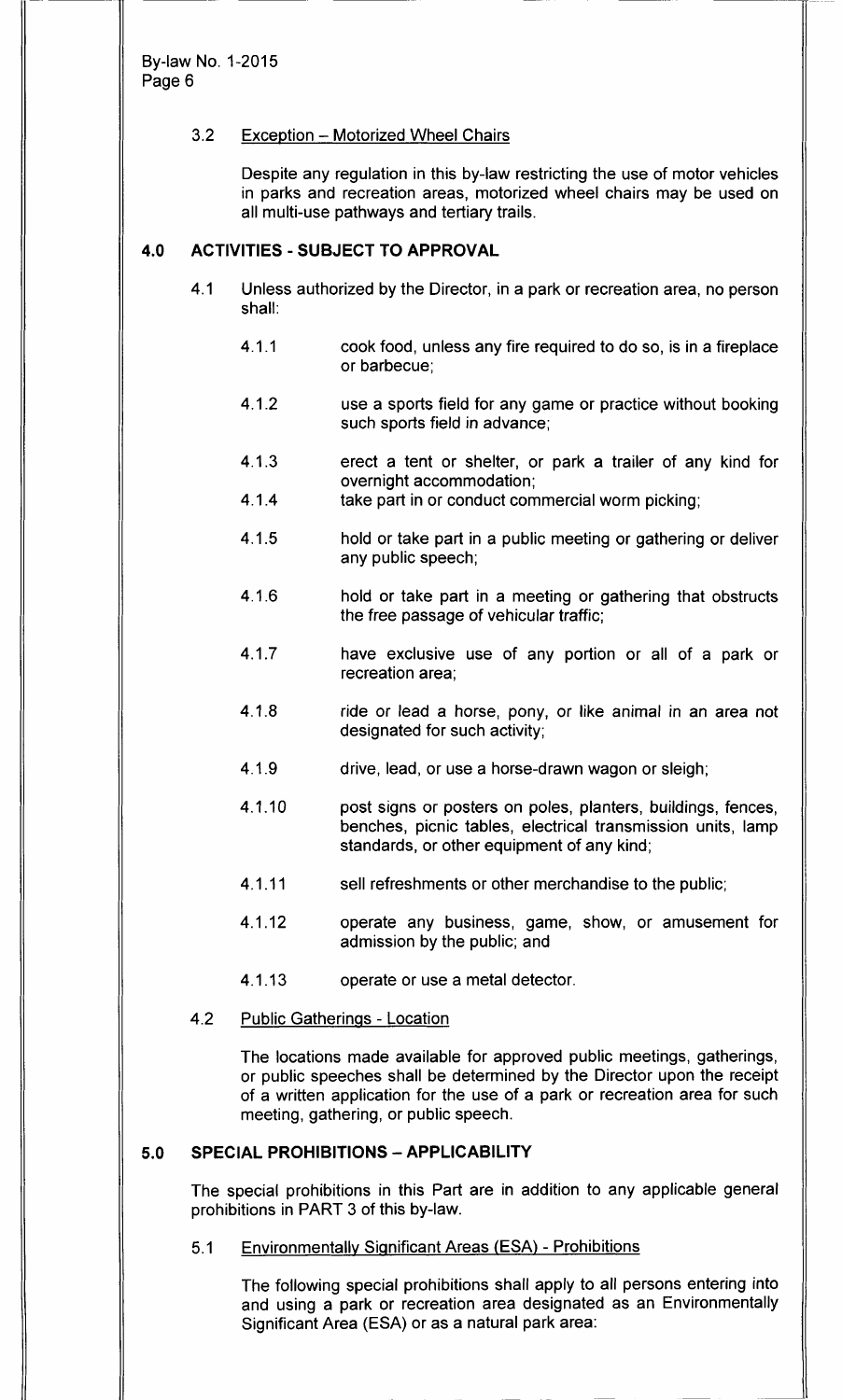- 5. 1. <sup>1</sup> No person shall cut or remove any plant, aquatic vegetation, wood, turf, grass, soil, rock, sand, or gravel without the express authority of the Director;
- 5. 1. 2 No person shall carry out any scientific investigation or study without the express authority of the Director who may impose specific conditions which shall be adhered to;
- 5.1.3 No person shall cause or permit any animal under their ownership or control to enter into or foul any of the waters of any pond, stream or river;
- 5. 1. 4 No person shall swim in, bathe in, or pollute in any way the waters of any pond or stream;
- 5. 1. 5 No person shall camp, set up a tent, park a trailer, or hold a picnic, unless the area is specifically designated for such purpose;
- 5. 1. 6 No person shall deposit, dump, or leave waste and/or refuse of any kind;
- 5. 1. 7 No person shall operate a vehicle, bicycle or motorized snow vehicle within the boundaries of an ESA or a natural park area unless signs are posted specifically allowing such activity; and
- 5. 1. 8 No person shall ride, lead, or drive any animal within the boundaries of an ESA, except for a dog which must be on a leash in accordance with the requirements of the Dog Licensing and Control By-law.
- 5.2 Encroachment

No land owner owning land adjacent to any park or recreation area as designated by the Municipality shall encroach on the park or recreation area by means of and not limited to, cutting grass; planting flowers, trees, shrubs, or other plant life; constructing buildings, structures, or equipment; making an unauthorized access; constructing <sup>a</sup> fire pit; cutting or removing trees, shrubs or plants; and dumping or depositing waste or debris.

# 6.0 FEES

# 6.1 Use without payment - prohibited

No person shall use a park or recreation area without first having paid the applicable fee, if any.

# 7. 0 ENFORCEMENT

7.1 Applicable law

Park and recreation area users are subject to all applicable Municipal bylaws and all Federal and Provincial laws and regulations, and all persons violating any by-law or law may be evicted from any park or recreation area.

7.2 Fine - upon conviction

Any person who contravenes any provision of this by-law is, upon conviction, guilty of an offence and is liable to any penalty as provided in the Provincial Offences Act.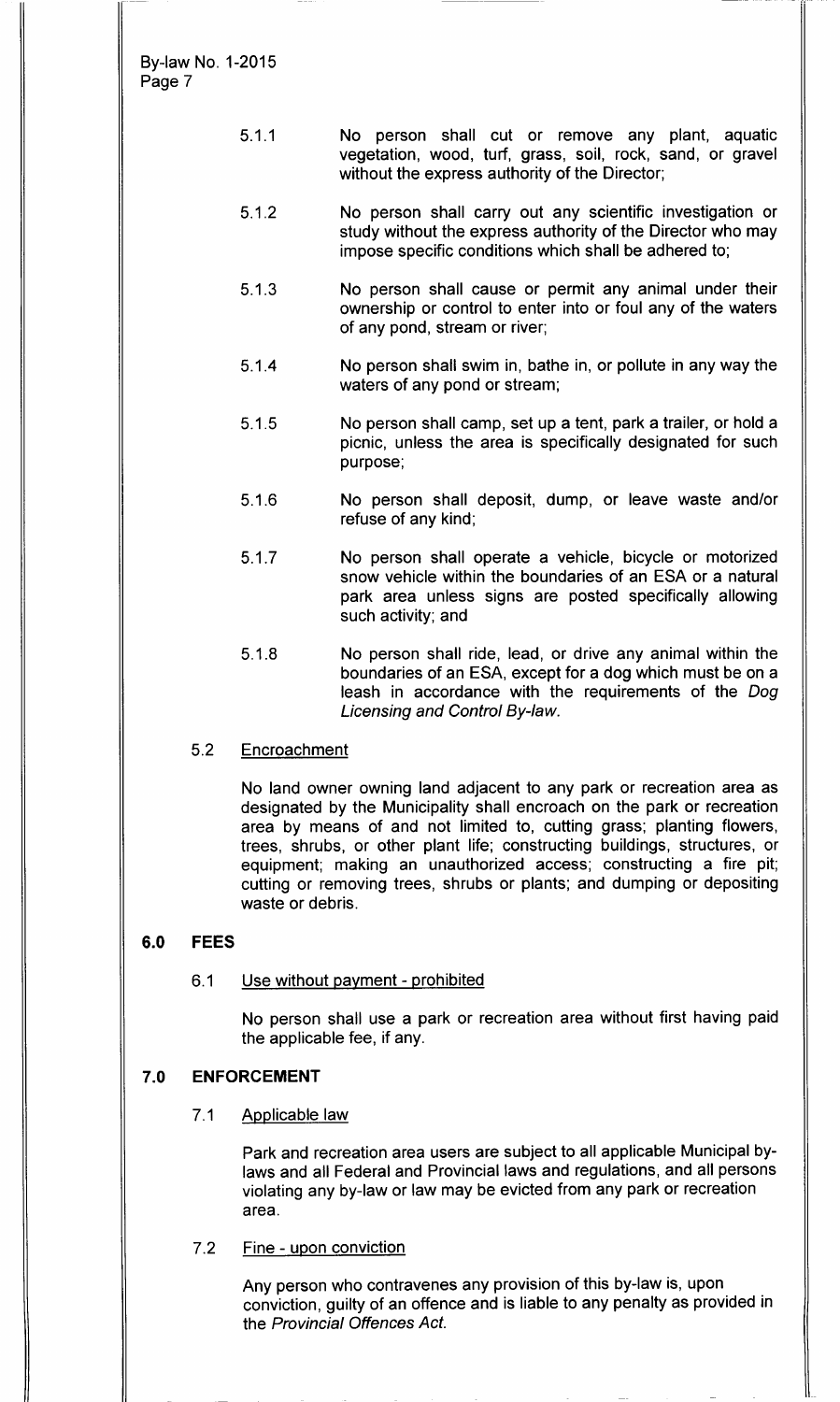# 7.3 Continuation - repetition of offence - prohibited

The court in which the conviction has been entered and any other court of competent jurisdiction thereafter, may make an order prohibiting the continuation or repetition of the offence by the person convicted, and such order shall be in addition to any other penalty imposed by the court on the person convicted.

The provisions of this by-law shall be enforced by employees or agents authorized by the Municipality who shall carry identification to prove such authorization.

Any peace officer is hereby authorized to enforce the provisions of this by-law.

# 8.0 MISCELLANEOUS

#### 8.1 By-law reference on signs - deemed to conform

That By-law No. 70-2013, be repealed in its entirety.

A sign posted by the Municipality in a park or recreation area, referencing former Parks and Recreation By-laws shall be deemed to be references to this by-law.

# 8.2 Validity

It is declared that notwithstanding that any part or parts of this by-law, or sections thereof, may be found by any court of law to be bad or illegal or beyond the power of the Council to enact, such part or parts or sections thereof shall be deemed to be severable and that all other parts or sections of this by-law are separate and independent there from and enacted as such.

 $\pmb{\mathsf{READ}}$  a  $\pmb{\mathsf{FIRST}}$  and  $\pmb{\mathsf{SECOND}}$  time this  $12^{\mathsf{th}}$  day of January, 2015.

READ a THIRD time and FINALLY PASSED this 12<sup>th</sup> day of January, 2015.

for la ly<br>Mayor J. Mautistey

Clerk, M. Lewi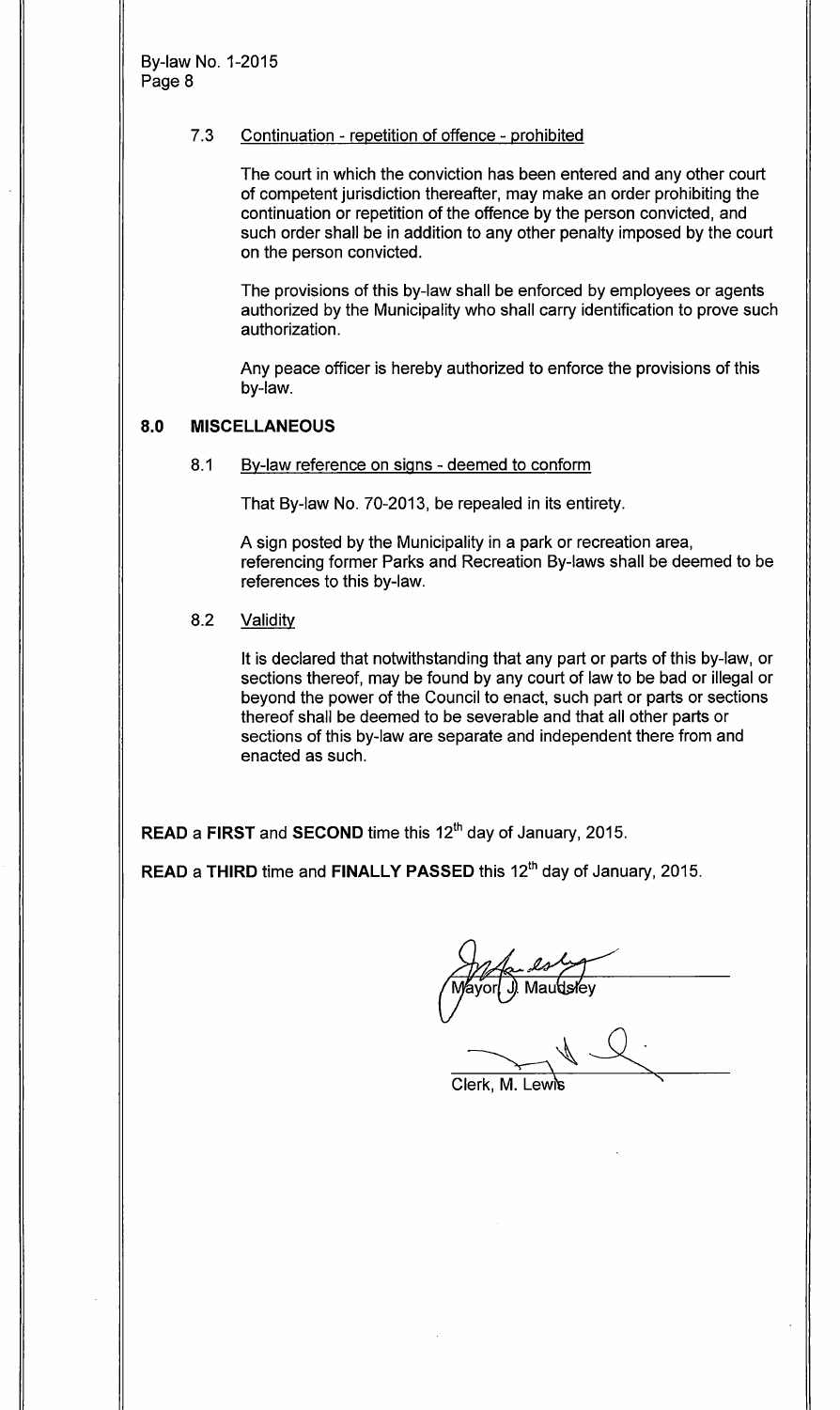# MUNICIPALITY OF THAMES CENTRE

# SET FINE SCHEDULE

# PART I, Provincial Offences Act

By-law No. 1-2015, Parks and Recreation By-law

| <b>ITEM</b>     | <b>COLUMN1</b><br><b>Short Form Wording</b>                                | <b>COLUMN 2</b><br><b>Provision Creating or</b><br><b>Defining Offence</b> | <b>COLUMN 3</b><br><b>Set Fine</b> |
|-----------------|----------------------------------------------------------------------------|----------------------------------------------------------------------------|------------------------------------|
| 1               | Operating a motor vehicle on a multi-use pathway                           | Section 3.1.4                                                              | \$30.00                            |
| $\overline{2}$  | Operating a motor vehicle on a tertiary trail                              | Section 3.1.5                                                              | \$30.00                            |
| 3               | Operating a bicycle on a tertiary trail                                    | Section 3.1.5                                                              | \$30.00                            |
| 4               | Operating a vehicle other than on a roadway or authorized<br>parking area  | Section 3.1.6                                                              | \$30.00                            |
| 5               | Parked a motor vehicle in a place other than an authorized<br>parking area | Section 3.1.7                                                              | \$30.00                            |
| 6               | Boisterous and unseemly conduct in a park                                  | Section 3.1.9                                                              | \$30.00                            |
| $\overline{7}$  | Holding an unauthorized public meeting                                     | Section 3.1.10                                                             | \$30.00                            |
| 8               | Participating in an unauthorized public meeting                            | Section 3.1.10                                                             | \$30.00                            |
| 9               | Playing golf in a park                                                     | Section 3.1.11                                                             | \$30.00                            |
| 10 <sub>1</sub> | Posting a sign on a tree or plant                                          | Section 3.1.14                                                             | \$30.00                            |
| 11              | Littering in a park                                                        | Section 3.1.16                                                             | \$105.00                           |
| 12              | Entering of a pool by an animal under an owners control                    | Section 3.1.18                                                             | \$105.00                           |

NOTE: Penalty provisions for the offences indicated above is Section 7.0 of By-law No. 1-2015, a certified copy of which has been filed.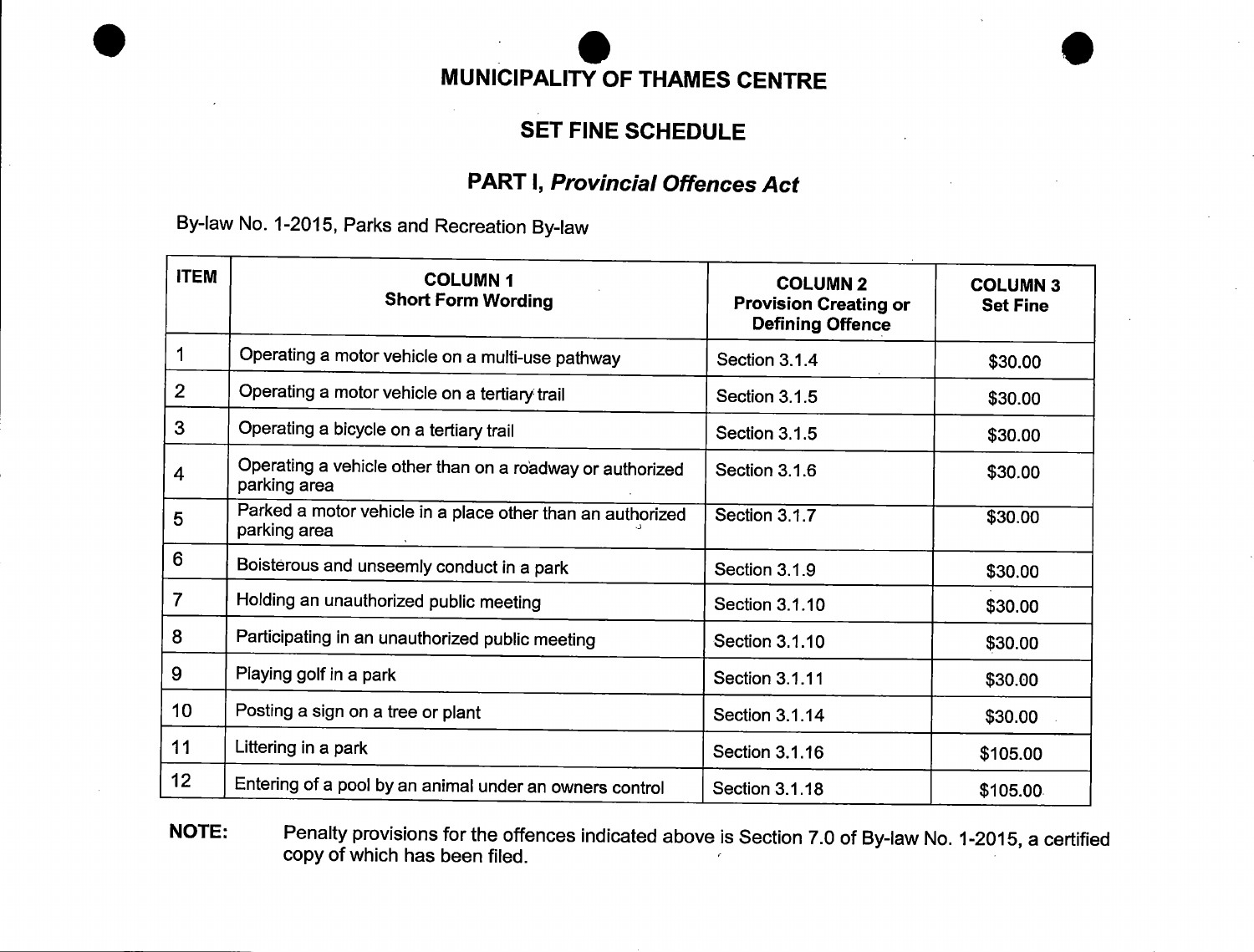

# SET FINE SCHEDULE

# PART I, Provincial Offences Act

By-law No. 1-2015, Parks and Recreation By-law

| <b>ITEM</b>     | <b>COLUMN1</b><br><b>Short Form Wording</b>            | <b>COLUMN 2</b><br><b>Provision Creating or</b><br><b>Defining Offence</b> | <b>COLUMN 3</b><br><b>Set Fine</b> |
|-----------------|--------------------------------------------------------|----------------------------------------------------------------------------|------------------------------------|
| 13              | Fouling of a pool by an animal under an owners control | Section 3.1.18                                                             | \$105.00                           |
| 14              | Injuring an animal in a park                           | Section 3.1.20                                                             | \$105.00                           |
| 15              | Use of water without consent                           | Section 3.1.24                                                             | \$30.00                            |
| 16              | Discharge of water from private property onto a park   | <b>Section 3.1.25</b>                                                      | \$30.00                            |
| 17              | Interfering with an organized team game                | <b>Section 3.1.27</b>                                                      | \$30.00                            |
| 18              | Throwing an object onto an ice rink                    | Section 3.1.29                                                             | \$105.00                           |
| 19 <sub>1</sub> | Discharge of fireworks without consent                 | Section 3.1.30                                                             | \$105.00                           |
| 20              | Failure to remove excrement left by an animal          | Section 3.1.31                                                             | \$30.00                            |
| 21              | Causing threatening or profane language                | <b>Section 3.1.33</b>                                                      | \$105.00                           |
| 22              | Causing a nuisance                                     | Section 3.1.34                                                             | \$105.00                           |
| 23              | Throwing an object into a pool                         | Section 3.1.35                                                             | \$105.00                           |
| 24              | Polluting a pool                                       | Section 3.1.35                                                             | \$105.00                           |
| 25              | Dumping of rubbish in a park                           | Section 3.1.36                                                             | \$105.00                           |

NOTE: Penalty provisions for the offences indicated above is Section 7.0 of By-law No. 1-2015, a certified copy of which has been filed.